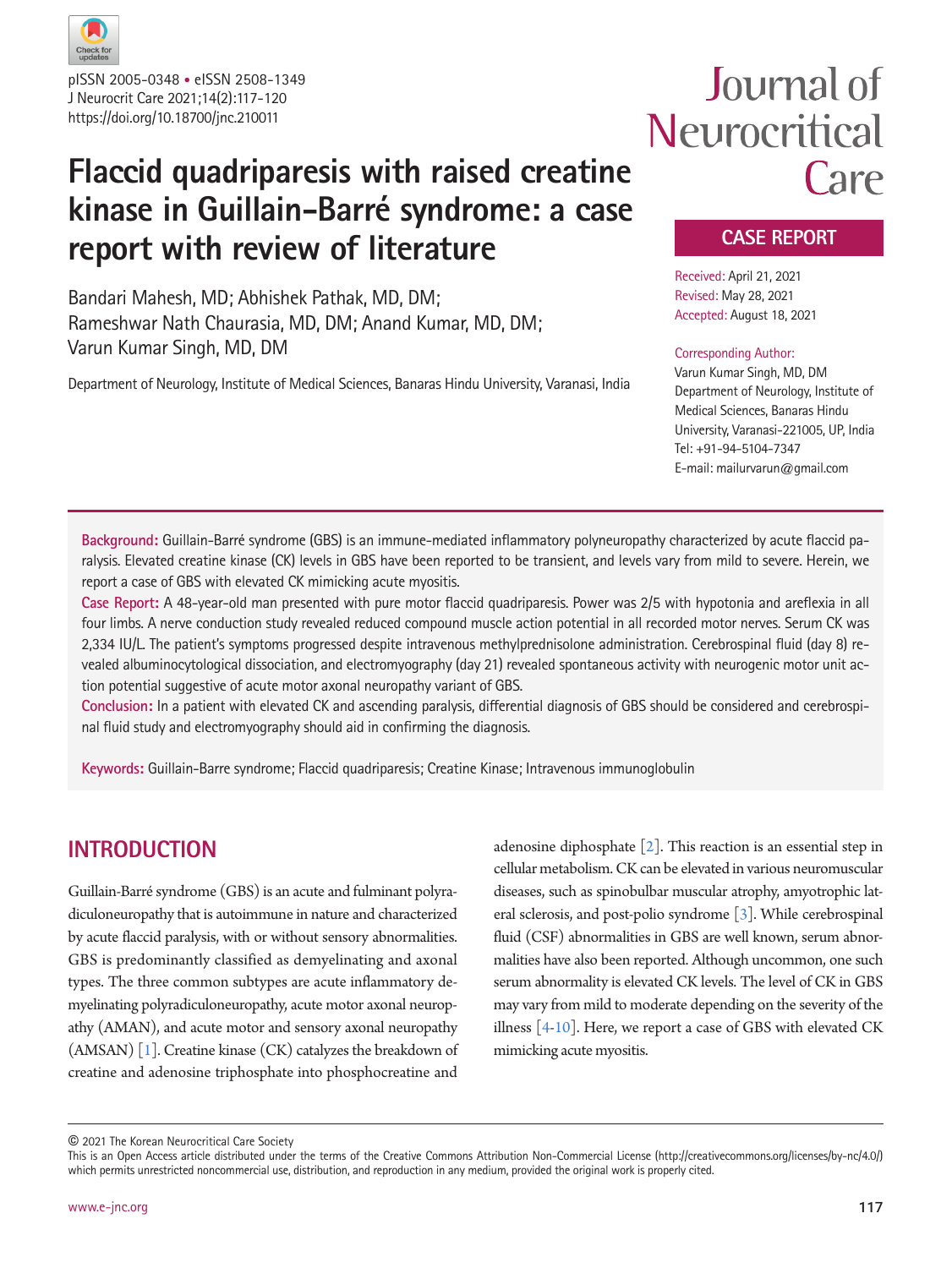## **CASE REPORT**

A 48-year-old man presented with complaints of dull aching pain in the left calf muscle for the past 4 days. The next morning, he noticed weakness of both lower limbs while getting up from the squatting position. Twelve hours later, he also developed difficulty in raising his arms above his head, buttoning and unbuttoning his shirt and slippage of his slippers. Over the next 2 days, the patient became bedbound. He had occasional episodes of palpitations and diaphoresis. The patient did not complain of diplopia, chewing, or swallowing difficulty. There was no history of sensory, bowel, or bladder disturbances. He had an upper respiratory tract infection 6 days prior to the onset of illness, which subsided with symptomatic treatment.

He had a significant past history of ascending quadriparesis 3 years back, preceded by tingling sensations in both lower limbs. Later, he developed bulbar and respiratory muscle weakness. The patient was placed on mechanical ventilation and received a full course of intravenous immunoglobulin (IVIG). He was discharged after 1.5 months and had full functional recovery at the end of 3 months. There was no history of type 2 diabetes mellitus, hypertension, thyroid disorder, or coronary artery disease. History of trauma, toxin exposure, illicit drugs, or alcohol abuse was absent.

On examination (present admission), the patient was afebrile with a pulse rate of 72 beats per minute, blood pressure of 140/80 mmHg (no postural drop), respiratory rate of 18 breaths/min, and single breath count (SBC) was 14. No muscle tenderness was observed. The cardiovascular, respiratory, and abdominal examinations were normal. On neurological examination, he was conscious and oriented, and the cranial nerves were normal. Power was 2/5 at the shoulder, elbow, and wrist joints in the upper limbs and hip, knee, and ankle joints in the lower limbs with hypotonia and areflexia in all four limbs. The sensory examination results were normal.

Laboratory parameters revealed normal hemogram, renal and thyroid function tests. Random blood sugar 147 mg/dL, serum potassium 4.3 mEq/L (range, 3.5–4.5 mEq/L), alanine aminotransferase 138 IU/L (normal, 10–40 IU/L) and aspartate aminotransferase 127 IU/L (normal, 10–40 IU/L) with normal bilirubin levels were observed. Serum CK level was 2,334 IU/L (normal, 24–195 IU/L). The vasculitic profile, including antinuclear antibody, rheumatoid factor, anti-Ro, La, and angiotensin-converting enzyme levels were normal. Motor nerve conduction studies showed reduced compound muscle action potential with mild changes in distal latency, conduction velocity, and F-waves over the bilateral median and ulnar motor, common peroneal nerve, and posterior tibial nerves. The sensory nerve conduction studies were normal [\(Table 1](#page-2-0)). Serology for dengue, scrub typhus, and malaria was negative.

Considering a provisional diagnosis of acute myositis, intravenous methylprednisolone was initiated. However, the patient's symptoms progressed over the next two days. Power in the limbs was reduced to flicker movements and dyspnea was observed. SBC reduced to 10. Autonomic dysfunction was also observed in the form of tachypnea, diaphoresis, fluctuation in pulse rate, and blood pressure. Blood sugar levels also increased secondary to steroid infusion (random blood sugar, 390 mg/dL). CSF analysis done on the 8th day of onset of illness revealed elevated protein (63.5 mg/dL; range, 15–45 mg/dL) without pleocytosis. Hence, a final diagnosis of the AMAN variant of GBS was made. The patient was started on IVIG (2 g/kg over 5 days). His SBC improved gradually to 25 with improvement in autonomic symptoms and dyspnea over a period of 7 days, although he needed antihypertensives and subcutaneous insulin for a short period. The repeat serum CK level on day 20 was 192 IU/L. On day 21 of illness, electromyography (EMG) of the biceps and vastus lateralis revealed fibrillations and positive sharp waves with large amplitude and long duration polyphasic motor unit action potential (MUAP) with poor recruitment and incomplete interference suggestive of neurogenic MUAP, further confirming the diagnosis. The Hughes disability score at discharge was 2.

## **DISCUSSION**

The present study reported a case of flaccid quadriparesis with elevated CK levels, mimicking acute myositis. CSF revealed albuminocytological dissociation, and EMG revealed spontaneous activity with neurogenic MUAP, which confirmed the diagnosis of GBS. Another unique feature of this case was recurrence of GBS, which is a rare phenomenon, occurring in only 2%–5% of cases. The exact pathophysiology of elevated CK in GBS remains poorly understood. Rapid and extensive denervation changes following severe axonal degeneration of motor nerve terminals might cause hyperexcitability of adjacent muscles and subsequent intramuscular CK release [4].

[Table 2](#page-2-1) highlights the published cases in the literature on GBS with hyperCKemia with/without other manifestations [4-10]. Satoh et al. [\[7\]](#page-3-5) reported a case of cramping pain with prolonged elevation of serum CK levels in a patient with GBS. Saxena et al. [\[8\]](#page-3-6) reported a patient with severe GBS and rhabdomyolysis. In a retrospective study of 72 patients, transient hyperCKemia in GBS was significantly associated with male sex and non-demyelinating electrodiagnostic subtype, but not with other clinical features, in-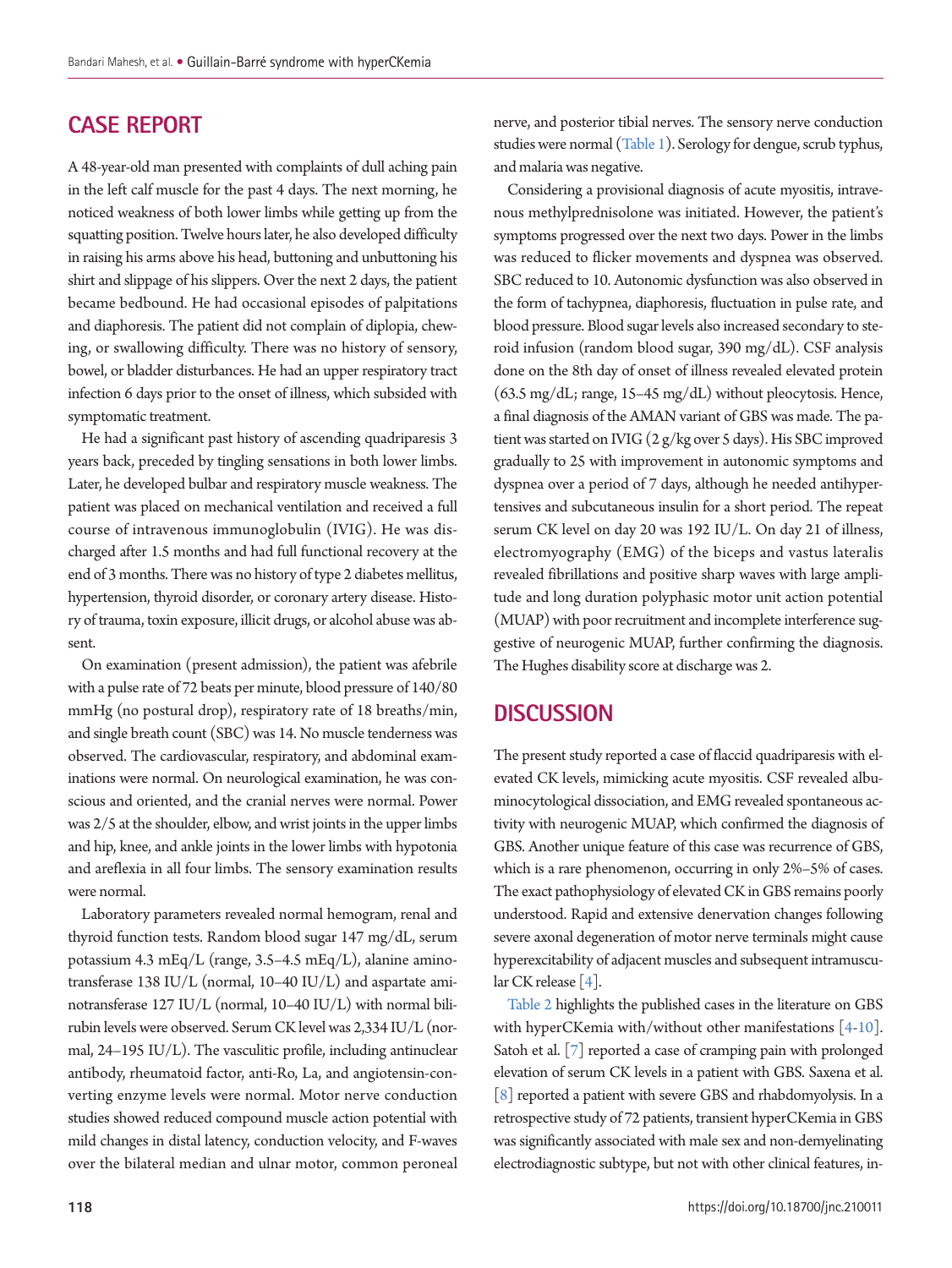<span id="page-2-0"></span>**Table 1.** Nerve conduction study of all four limbs of the case at the time of admission

| Nerve                 | Stimulation site | Latency (ms) | Amplitude <sup>a)</sup> | Conduction velocity (m/s) | F-wave (ms) |  |
|-----------------------|------------------|--------------|-------------------------|---------------------------|-------------|--|
| Right                 |                  |              |                         |                           |             |  |
| Median motor          | D                | $3.9\,$      | $3.2\,$                 | 49                        | 32          |  |
|                       | P                | 7.3          | 3                       |                           |             |  |
| Ulnar motor           | D                | 3.4          | 3.4                     | 50                        | 34          |  |
|                       | P                | 6.3          | 3.1                     |                           |             |  |
| Common peroneal       | D                | 5.8          | 1.2                     | 42                        | 58          |  |
|                       | P                | 10.9         | 0.9                     |                           |             |  |
| Tibial                | D                | 5.9          | $\overline{2}$          | 40                        | 58          |  |
|                       | P                | 11.8         | $1.7\,$                 |                           |             |  |
| Left                  |                  |              |                         |                           |             |  |
| Median motor          | D                | 4.5          | $2.8\,$                 | 48                        | 33          |  |
|                       | P                | 7.9          | 2.3                     |                           |             |  |
| Ulnar motor           | D                | 3.5          | 2.2                     | 49                        | 34          |  |
|                       | P                | 7.2          | 1.9                     |                           |             |  |
| Common peroneal       | D                | 6.2          | 1.5                     | 41                        | 59          |  |
|                       | P                | 10.3         | 1.3                     |                           |             |  |
| Tibial                | D                | 5.3          | 2.5                     | 43                        | 58          |  |
|                       | $\mathsf{P}$     | 12.5         | 2.1                     |                           |             |  |
| Right                 |                  |              |                         |                           |             |  |
| Median sensory        | 2.4              |              | 18                      | 55                        |             |  |
| Ulnar sensory         | 2.0              |              | 15<br>65                |                           |             |  |
| Sural                 |                  | 2.6          | 13                      | 46                        |             |  |
| Left                  |                  |              |                         |                           |             |  |
| Median sensory<br>2.7 |                  | 16<br>53     |                         |                           |             |  |
| Ulnar sensory         | 2.1              |              | 17                      | 64                        |             |  |
| Sural                 | 2.3              |              | 12                      | 46                        |             |  |

D, distal; P, proximal.

a)Motor amplitude in millivolts, sensory in microvolts.

### <span id="page-2-1"></span>**Table 2.** Published literatures of GBS cases with raised CK levels

| Study                       | No. of patients                      | Age<br>(yr)     | Sex<br>(male:female) | CK level<br>(IU/L) | CK measured<br>from the day<br>of onset of<br>illness (day) | <b>GBS</b> variant<br>(no. of patients)          | Treatment given<br>(no. of patients)                               |
|-----------------------------|--------------------------------------|-----------------|----------------------|--------------------|-------------------------------------------------------------|--------------------------------------------------|--------------------------------------------------------------------|
| Ropper et al. (1984) [4]    | 29<br>(11 patients had<br>raised CK) | <b>NA</b>       | <b>NA</b>            | 141                | ΝA                                                          | ΝA                                               | <b>NA</b>                                                          |
| Scott et al. (1991) [5]     |                                      | 25              | 1:0                  | 10,150             | 2                                                           | AMSAN                                            | Plasmapheresis                                                     |
| Hanemann et al. (1999) [6]  |                                      | 49              | 1:0                  | 817                | 3                                                           | AMAN                                             | IVIG                                                               |
| Satoh et al. (2000) [7]     |                                      | 21              | 1:0                  | 1,917              | 39                                                          | AMAN                                             | Plasmapheresis+IVIG                                                |
| Saxena et al. (2014) [8]    |                                      | 24              | 1:0                  | 7,002              | 23                                                          | AMSAN                                            | None                                                               |
| Choi et al. (2020) [9]      | 72<br>(Raised CK in 12)              | $59(20-80)$     | 10:2                 | 996 (346-3,656)    | $8(1-52)$                                                   | Axonal (4)                                       | IVIG (10)                                                          |
|                             |                                      |                 |                      |                    |                                                             | Equivocal (5)<br>Demyelinating (1)<br>Normal (2) | None $(2)$                                                         |
| Hosokawa et al. (2020) [10] | 51<br>(Raised CK in 14)              | $41.2 \pm 10.2$ | 12:2                 | $612.1 + 459.1$    | $11.1 \pm 7.3$                                              | AMAN                                             | IVIG(11)                                                           |
|                             |                                      |                 |                      | 431 (288-1,937)    | $10(2-25)$                                                  |                                                  | IVIG+steroid (1)<br>$I\vee I\vee I\rightarrow I\vee I$<br>None (1) |
| This study                  |                                      | 48              | 1:0                  | 2,334              | 4                                                           | AMAN                                             | <b>IVIG</b>                                                        |

Values are presented as median (range) or mean±standard deviation.

GBS, Guillain-Barré syndrome; CK, creatine kinase; NA, not available; AMSAN, acute motor and sensory axonal neuropathy; AMAN, acute motor axonal neuropathy; IVIG, intravenous immunoglobulin.